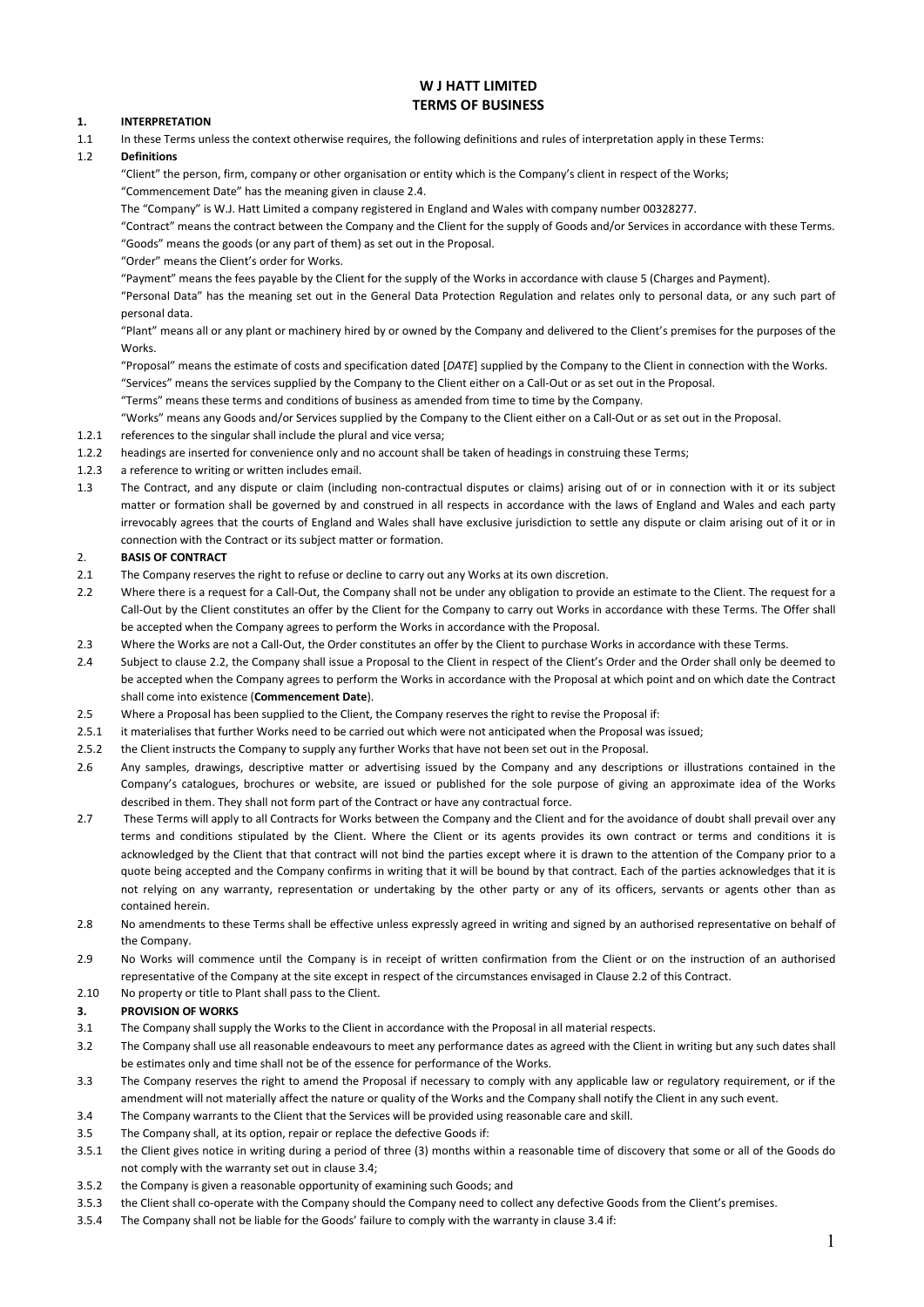- 3.5.4.1 the Client makes any further use of such Goods after giving notice in accordance with clause 3.5;
- 3.5.4.2 the defect arises because the Client failed to follow the Company's or the manufacturer's oral or written instructions as to the storage,
- installation, commissioning, use or maintenance of the Goods or (if there are none) good trade practice;
- 3.5.4.3 the defect arises as a result of the Company following any drawing, design or Goods specification supplied by the Client;
- 3.5.4.4 the Client alters or repairs such Goods without the written consent of the Company;
- 3.5.4.5 the defect arises as a result of fair wear and tear, wilful damage, negligence or abnormal working conditions; or
- 3.5.4.6 the Goods differ from their description or as a result of the changes made to ensure they comply with applicable statutory or regulatory standards.
- 3.5.4.7 Except as provided in clauses 3.5.1 to 3.5.3, the Company shall have no liability to the Client in respect of the Goods' failure to comply with the warranty set out in clause 3.4.
- 3.6 These Terms shall apply to any repaired or replacement Goods supplied by the Company.

#### 4. **CLIENT RESPONSIBILITIES**

- 4.1 Before commencement of the Works the Client shall, at its own cost, ensure that:
- 4.1.1 arrangements are made with the relevant service company(ies) for the type and grade of material specified in the proposal for the service to be laid;
- 4.1.2 written approval is received from the local water company of the type and grade of material specified in the Proposal and for the pipe(s) to be laid;
- 4.1.3 any necessary wayleaves are granted and/or any required legal permission(s) in place;
- 4.1.4 the terms of the Order and any information it provides are complete and accurate;
- 4.1.5 it co-operates with the Company in all matters relating to the Works;
- 4.1.6 it provides the Company, its employees, agents, consultants and subcontractors, with access to the Client's premises, office accommodation and other facilities as the case may be as reasonably required by the Company;
- 4.1.7 it provides the Company with such information and materials as the Company may reasonably require in order to supply the Works, and ensure that such information is complete and accurate in all material respects;
- 4.1.8 it obtains and maintain all necessary licences, permissions and consents which may be required for the Works before the date on which the Works are to start;
- 4.1.9 it complies with all applicable laws, including health and safety laws;
- 4.1.10 it keeps all materials, equipment, documents and other property of the Company (**Company Materials**) at the Client's premises in safe custody and not dispose of or use the Company Materials other than in accordance with the Company's written instructions or authorisation; 4.1.11 it complies with any additional obligations as set out in the Proposal.
- 4.2 If the Company's performance of any of its obligations under the Contract is prevented or delayed by any act or omission by the Client or failure by the Client to perform any relevant obligation (**Client Default**):
- 4.2.1 without limiting or affecting any other right or remedy available to it, the Company shall have the right to suspend performance of the Works until the Client remedies the Client Default, and to rely on the Client Default to relieve it from the performance of any of its obligations in each case to the extent the Client Default prevents or delays the Company's performance of any of its obligations;
- 4.2.2 the Company shall not be liable for any costs or losses sustained or incurred by the Client arising directly or indirectly from the Company's failure or delay to perform any of its obligations as set out in this clause 4; and
- 4.2.3 the Client shall reimburse the Company on written demand for any costs or losses sustained or incurred by the Company arising directly or indirectly from the Client Default.
- 4.3 The Client shall notify the Company of the exact location and nature of any electricity, gas or water mains, drains or other underground services prior to commencement of the Works.
- 4.4 The Company reserves the right to terminate the contract forthwith if in its opinion any of the conditions contained in this clause 4 have not been satisfied prior to the commencement of the Works.

### 5. **CHARGES AND PAYMENT**

- 5.1 Value added tax and any other taxes, levies or duties shall, where applicable be charged on all fees and other amounts payable by the Client to the Company.
- 5.2 The charges set out in the Proposal shall be increased on a time and materials basis by any additional costs (including, but without limitation, any increased labour costs and/or increased costs incurred including any cancellation charges, in respect of services or materials) necessarily incurred by the Company resulting from:
- 5.2.1 changes made to the Proposal by the Client;
- 5.2.2 any increase in the cost of labour, transport, materials and/or services which may occur after the date of the Proposal but prior to the commencement of the Works;
- 5.2.3 failure by the Client to provide information or facilities at the time(s) and/or place(s) and/or in the manner agreed between the Client and the Company and as detailed in the Proposal or set out in these Terms.
- 5.3 If conditions at the site are found to vary materially from those detailed in the Proposal or the ground is found to be unsuitable for machine work the Company shall be entitled to revise the charges set out in the Proposal or terminate the contract in accordance with Clause 9.1.1.
- 5.4 If the Company is prevented or delayed from carrying out the Works by reason of any act or omission of the Client, the Client will be charged an amount based on the Company's waiting time rate from time to time. The Company shall nevertheless be entitled to render any invoices to the Client on the dates or at the times when they would otherwise have been rendered but for such delay and such invoices shall be payable by the Client in accordance with Clause 5.7.
- 5.5 The charges set out in the Proposal are based on the assumption that the Company will be required to carry out the whole of the Works. Any reduction in the quantity of the Works will not necessarily relate to a reduction in the cost of the Works.
- 5.6 Any additional Work(s), outside of the scope of the Proposal, will be charged at the price prevailing at the date of instruction.
- 5.7 It is the Company's normal practice to render invoices on a monthly basis or on the completion of the Works, whichever is the earlier. The company shall also render invoices in respect of materials on delivery to the site of such materials. Unless otherwise agreed between the parties, all or any invoices shall be due and payable by the Client before the end of the calendar month after that shown on the invoice.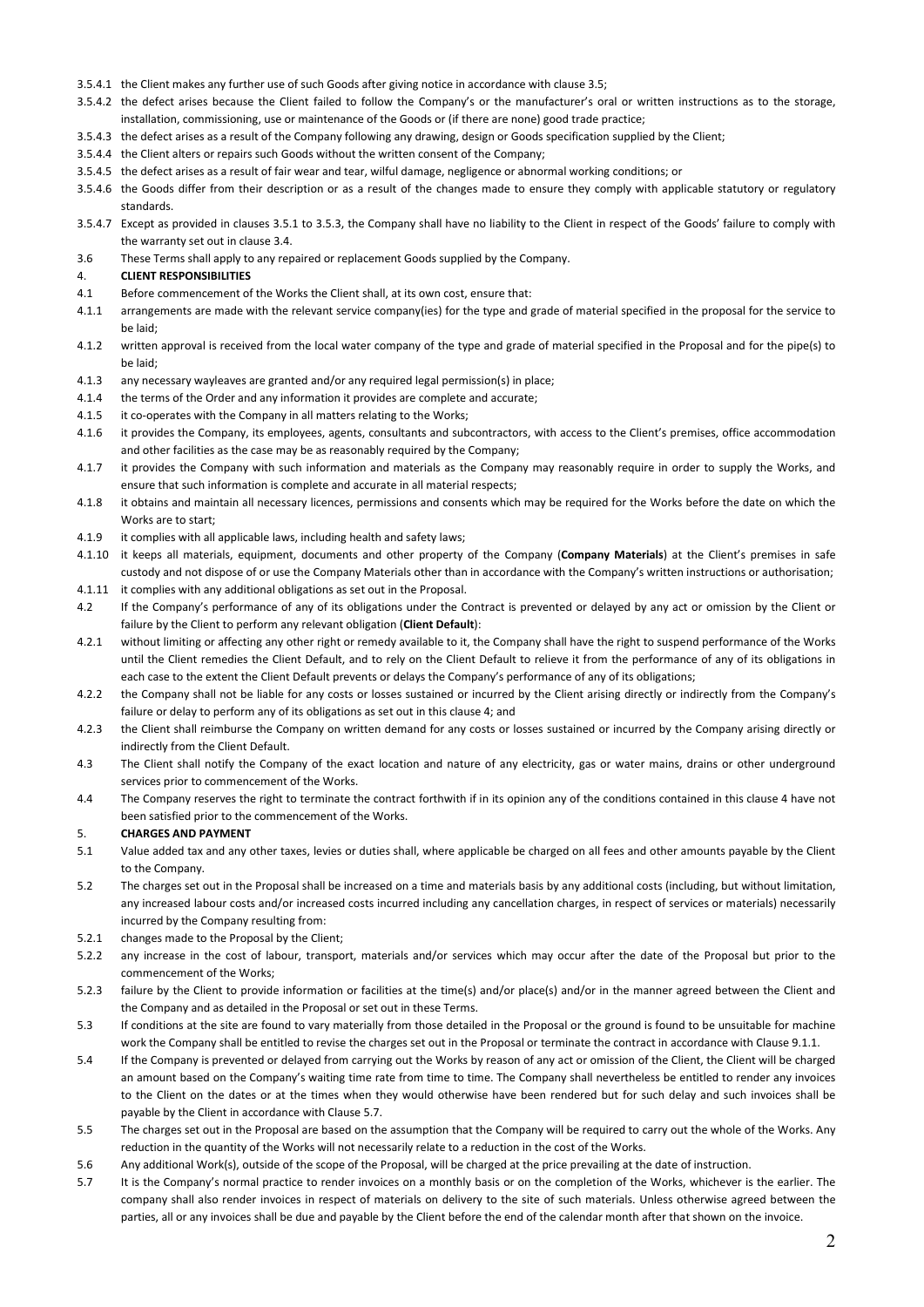- 5.8 If the Client fails to pay any sum due on or before the due date for payment, the Company shall be entitled until payment has been made in full and without prejudice to its other rights and remedies:
- 5.8.1 to rescind any discount arrangements as may be detailed in the Proposal; and/or
- 5.8.2 to charge aggregate monthly interest at the rate of 8 per cent per annum (minimum £50.00) from the due date for payment; and/or
- 5.8.3 to suspend the Works until payment has been made in full; and/or
- 5.8.4 to recover all or any Plant and materials as may have been delivered to the Client's premises for the purposes of the Works (and the Client hereby irrevocably consents to the entry by the Company into its premises for this purpose) and the Company shall invoice the Client in respect of all cancellation charges or other charges incurred by it as a result of such suspension which shall be payable by the Client forthwith upon receipt.
- 5.9 The charges set out in the Proposal do not, unless specifically expressed to, extend to:
	- 5.9.1 the excavation into rock, hard or contaminated material
		- 5.9.2 any specialised dewatering
		- 5.9.3 use of trench sheets or specialised bracing or support system
- 5.10 The Company reserves the right to render additional charges in respect of those works detailed at Clause 5.9.

### **6. DATA PROTECTION AND DATA PROCESSING**

- 6.1 The Company shall use the Client's Personal Data to:
- 6.1.1 supply the Works to the Client; and
- 6.1.2 to process the Payments for the Works.
- 6.2 The Company will only share the Client's Personal Data with third parties where the law requires or allows the Company to do so (Legitimate Interest of the Controller - W J Hatt Limited).
- 6.3 The Company shall take reasonable steps to ensure the reliability of all its employees who have access to the Personal Data.
- 6.4 The Company may authorise a third party (subcontractor) to process the Personal Data provided that the subcontractor's contract:
- 6.4.1 is (in so far as data protection is concerned) on terms which are substantially the same as those set out in the Contract;
- 6.4.2 on the agreement that no Personal Data shall be used for marketing or advertising purposes; and
- 6.4.3 terminates automatically on termination of the Contract for any reason.

### 7. **TITLE AND RISK**

- 7.1 The risk in the Goods shall pass to the Client on completion of delivery.
- 7.2 In relation to the supply of goods, title to the goods shall not pass to the Client until the Client has made full and unconditional payment of:
- 7.2.1 all sums due to the Company under the contract in respect of the goods; and
- 7.2.2 all other sums due to the Company on any account whatsoever, whether arising under contracts entered into before or after the date of the contract.
- 7.3 Until title to the Goods has passed to the Client, the Client shall:
- 7.3.1 store the Goods separately from any and all other Goods held by the Client so that they remain readily identifiable as the Company's property;
- 7.3.2 not remove, deface or obscure any identifying mark or packaging on or relating to the Goods;
- 7.3.3 maintain the Goods in a satisfactory condition and keep them insured against all risks for their full price on the Company's behalf from the date of the delivery;
- 7.3.4 notify the Company immediately if it becomes subject to any financial difficulties.
- 7.4 If before title to the Goods passes to the Client the Company reasonably suspects that the financial position has deteriorated to such an extent that the Client is unlikely to be able to pay for the Goods, then, without limiting any other right or remedy the Company may at any time:
- 7.4.1 require the Client to deliver up all Goods in its possession; and
- 7.4.2 if the Client fails to do so promptly, enter any premises of the Client or of any third party where the Goods are stored in order to recover them.

# 8. **LIMITATION OF LIABILITY**

- 8.1 Nothing in the Contract shall limit or exclude the Company's liability for:
- 8.1.1 death or personal injury caused by its negligence, or the negligence of its employees, agents or subcontractors;
- 8.1.2 fraud or fraudulent misrepresentation; or
- 8.1.3 breach of the terms implied by section 2 of the Supply of Goods and Services Act 1982 (title and quiet possession) or any other liability which cannot be limited or excluded by applicable law.
- 8.2 Subject to clause 8.1, the Company shall not be liable to the Client, whether in contract, tort (including negligence), for breach of statutory duty, or otherwise, arising under or in connection with the Contract for:
- 8.2.1 loss of profits;
- 8.2.2 loss of sales or business;
- 8.2.3 loss of agreements or contracts;
- 8.2.4 loss of anticipated savings;
- 8.2.5 loss of use or corruption of software, data or information;
- 8.2.6 loss of or damage to goodwill; or
- 8.2.7 any indirect or consequential loss.
- 8.3 The Company shall not be liable for any damage caused to any electricity, gas or water mains, drains or other underground services unless it is in prior receipt of notification from the Client in accordance with Clause 4.3.
- 8.4 Subject to clause 8.1, the Company's total liability to the Client, whether in contract, tort (including negligence), breach of statutory duty, or otherwise, arising under or in connection with the Contract shall be limited to the amount equal to the Payment for Works paid or due under the Contract.
- 8.5 The Goods supplied by the Company shall only be provided with the manufacturers guarantee and shall not be guaranteed by the Company.